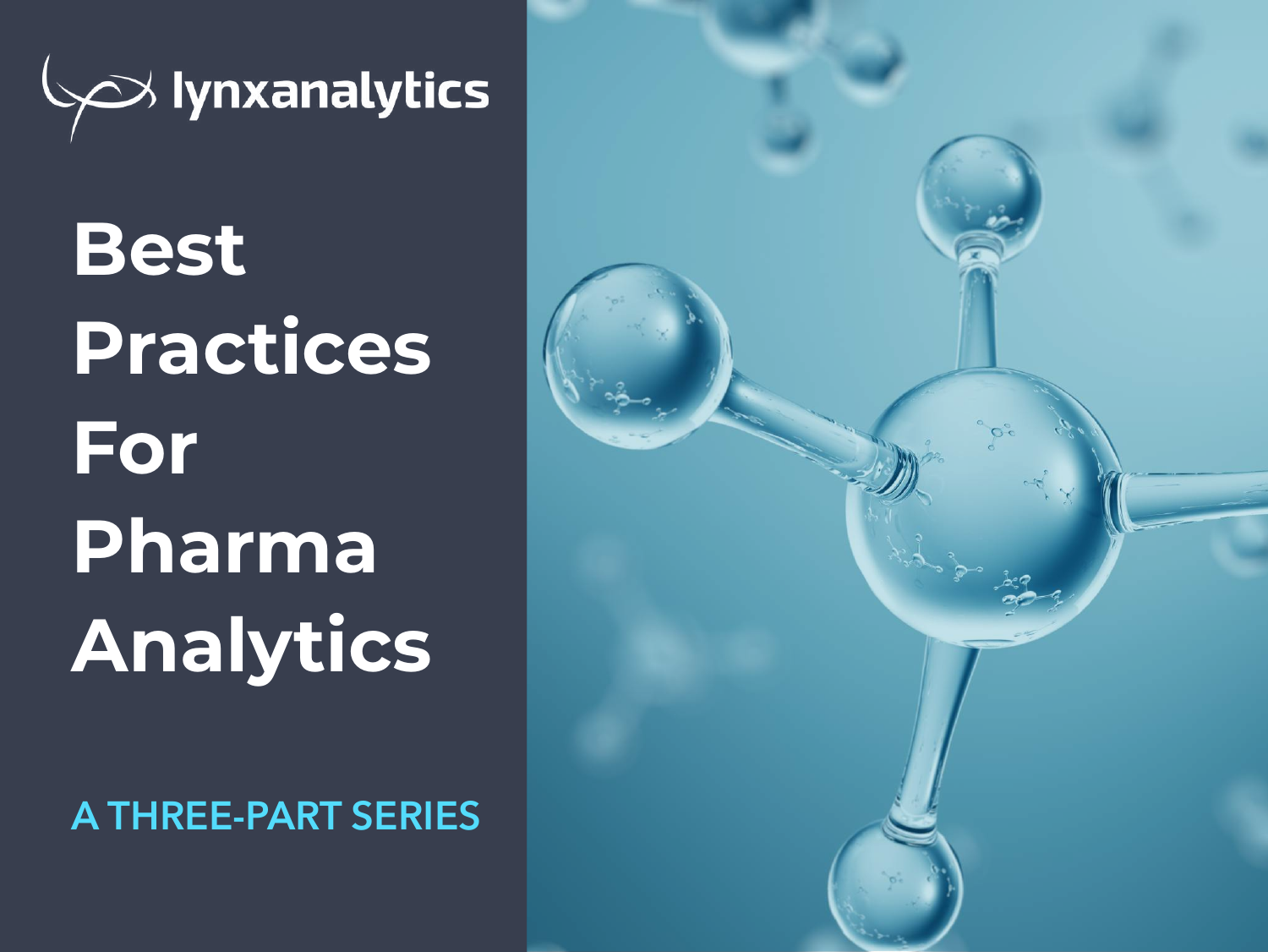# **Part 1 Creating Digital Personas**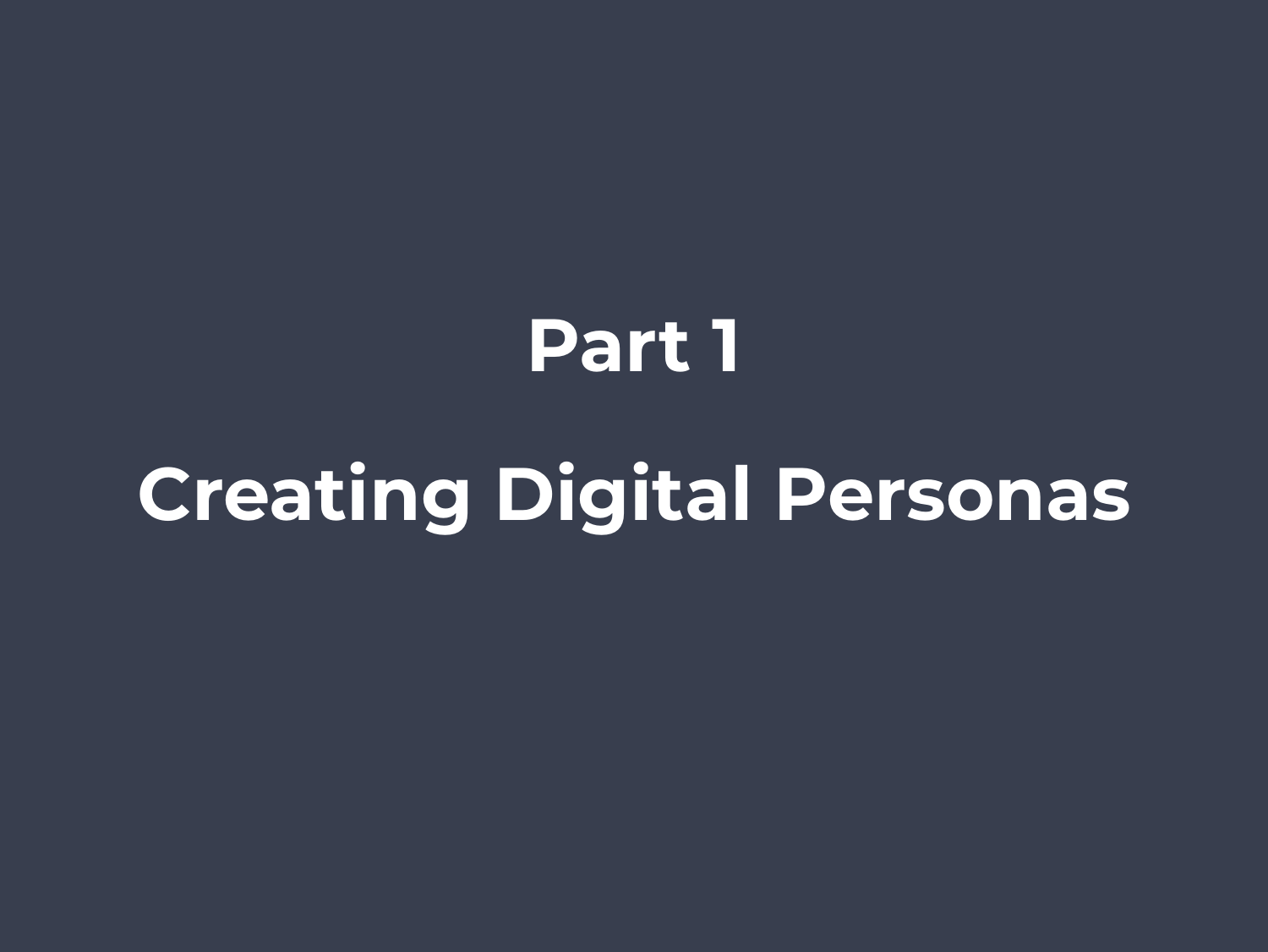## Creating Digital Personas

Pharmaceutical companies today can court potential customers in a myriad of exciting ways.

Besides traditional formats such as in-person meetings and congresses, companies can create digital-only brands, reaching out directly to healthcare providers (HCPs) through various digital platforms.

But to optimise your commercial results, you'll need to implement a targeted strategy that connects with HCPs through their preferred channels – rather than adopt a single, one-sizefits-all approach.

How can you achieve this?

By drawing on data analytics to generate digital personas of individual HCPs – a project that Lynx Analytics recently embarked on in collaboration with a leading pharmaceutical company.

These digital profiles can determine how receptive an individual is to virtual communication, thereby enabling you to allocate your resources more effectively.

The process begins by harnessing all available interaction data between the individual HCP and your organisation. This is obtained from your central data warehouse, alongside other sources and formats.

The internal data is complemented with data from external sources such as graduation year, medical specialty, publications, public posts in social media and online behaviour.

Once the relevant data is gathered, the software applies several advanced statistical and machine-learning techniques to derive the digital propensity of the target HCP and develop affinity scores across different platforms.

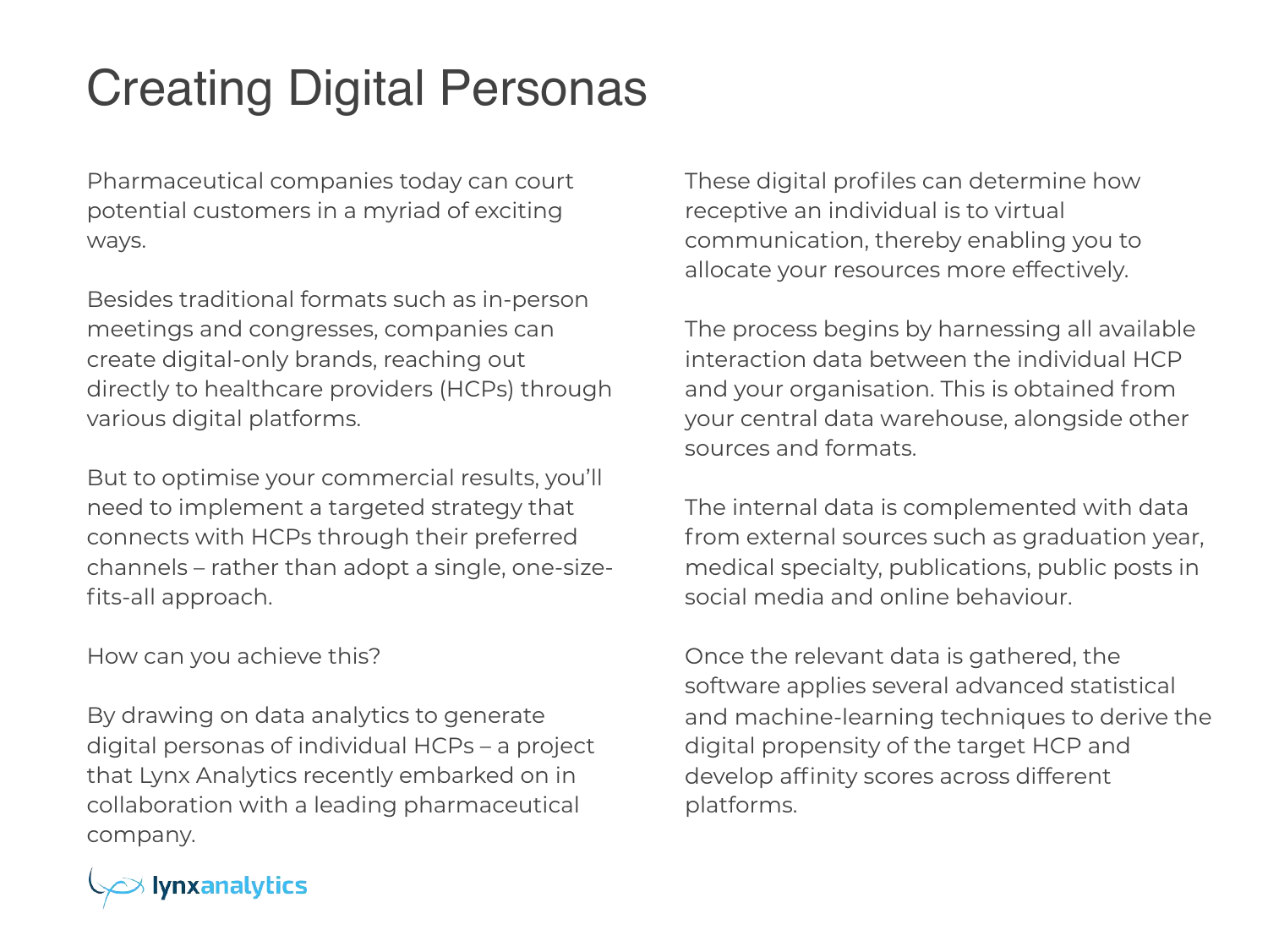Besides the aforementioned data sources, the profiling algorithm also evaluates how digitally advanced a channel is and its effectiveness from a sales perspective.

For HCPs where only limited data is available, their digital affinity is inferred from HCPs with similar characteristics. Such profiles are updated on a regular basis to ensure that any recent changes in a HCP's digital affinity are properly reflected.

This profiling information is subsequently integrated into your company's existing systems, thus ensuring that it's easily and automatically available when planning campaigns in CRM systems such as Veeva or SFMC.

Additionally, information regarding digital profiles and sales-force activities by digital segment are tracked via a handy sales-force effectiveness dashboard.

You can then use these data-driven insights to power more successful and personalised sales and marketing campaigns.

For instance, doctors with a high digital affinity can be targeted through virtual platforms.

Such channels are usually more cost-effective than traditional methods, so your more expensive sales representatives can be allocated to high-potential HCPs that still prefer in-person interactions.

The COVID-19 pandemic has only accelerated the industry's digitalisation, which makes it all the more important for companies to hone their digital sales and marketing strategies for maximum success.

By creating digital personas of your target HCPs, you can equip your business with the necessary insights to optimise your commercial agenda.

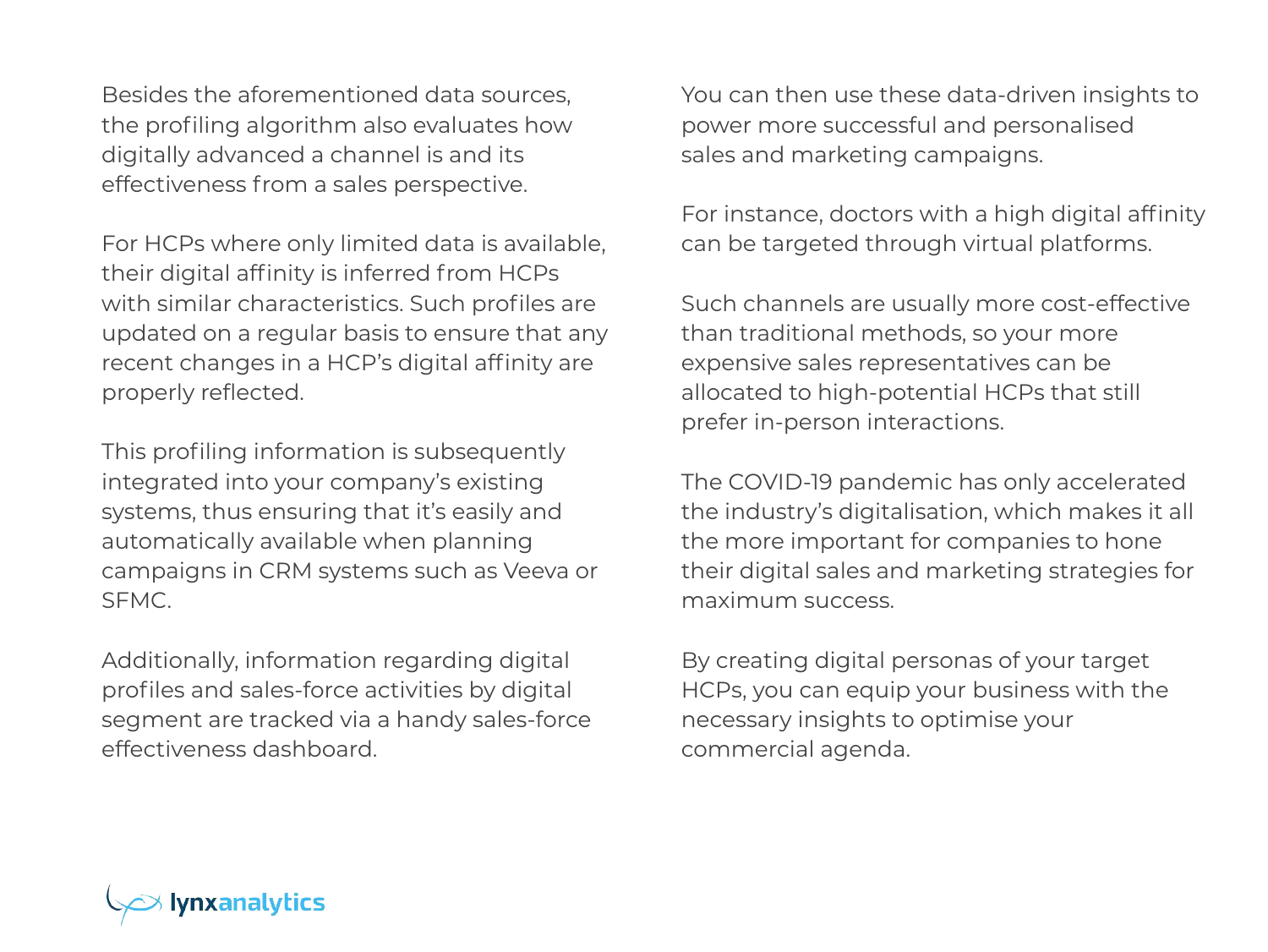Advanced data analytics and AI solutions can have a radical effect on improving the commercial operations of life sciences companies.

For instance, they can help organisations to identify high-potential healthcare providers (HCPs) based on online behaviour; gain a better and more comprehensive understanding of their customers; and using forecasting methods to run targeted, seamless omnichannel campaigns.

But to implement these tools, businesses first need to get the basics right: by organising, streamlining and syncing their disparate data into an integrated system.

Once companies have established this strong foundation, they can then proceed to empower their commercial and medical teams with the necessary resources and data-driven insights to optimise their efforts.



nxanalytics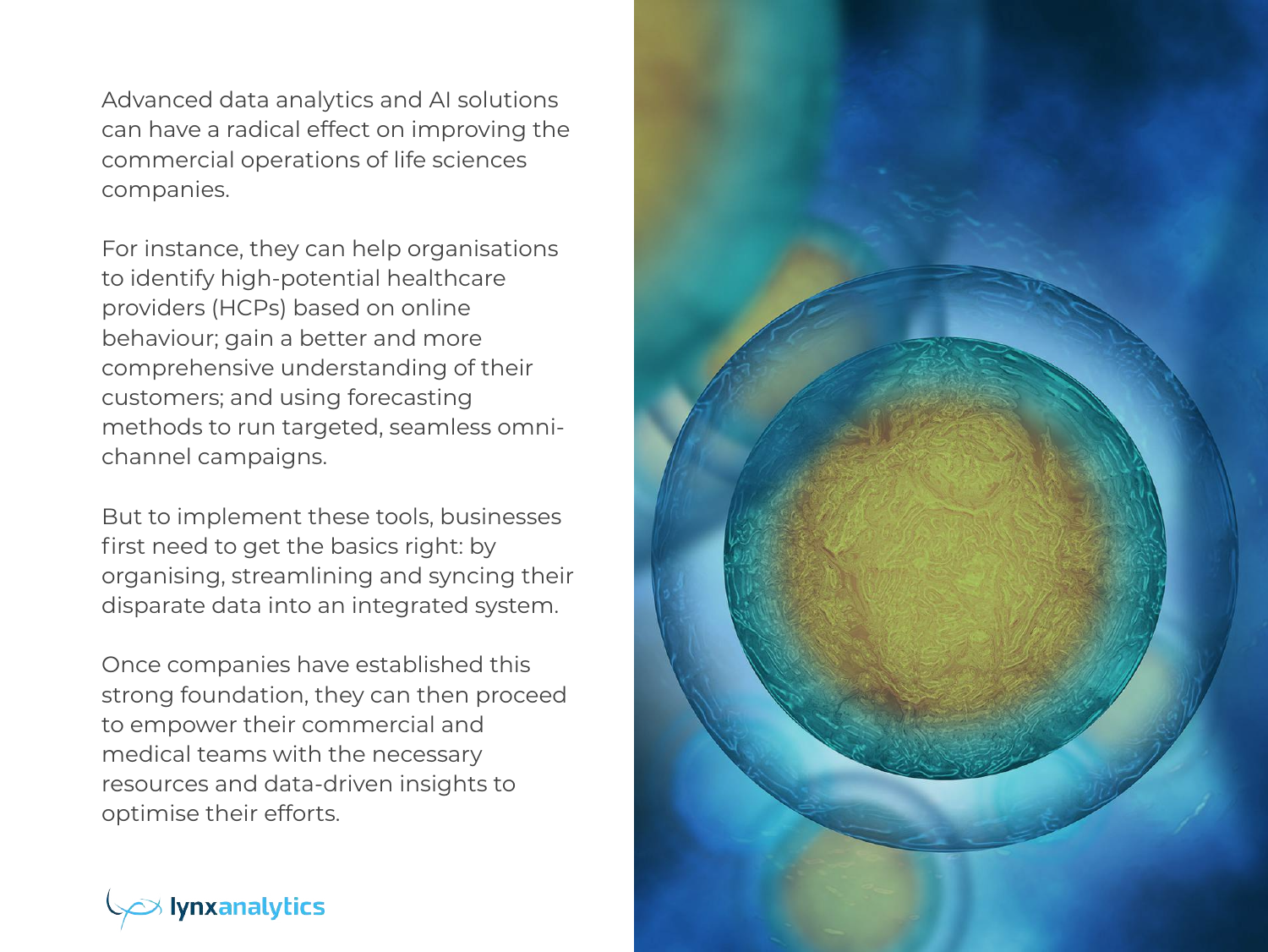## **Part 2**

# **Optimizing The Brand Adoption Ladder**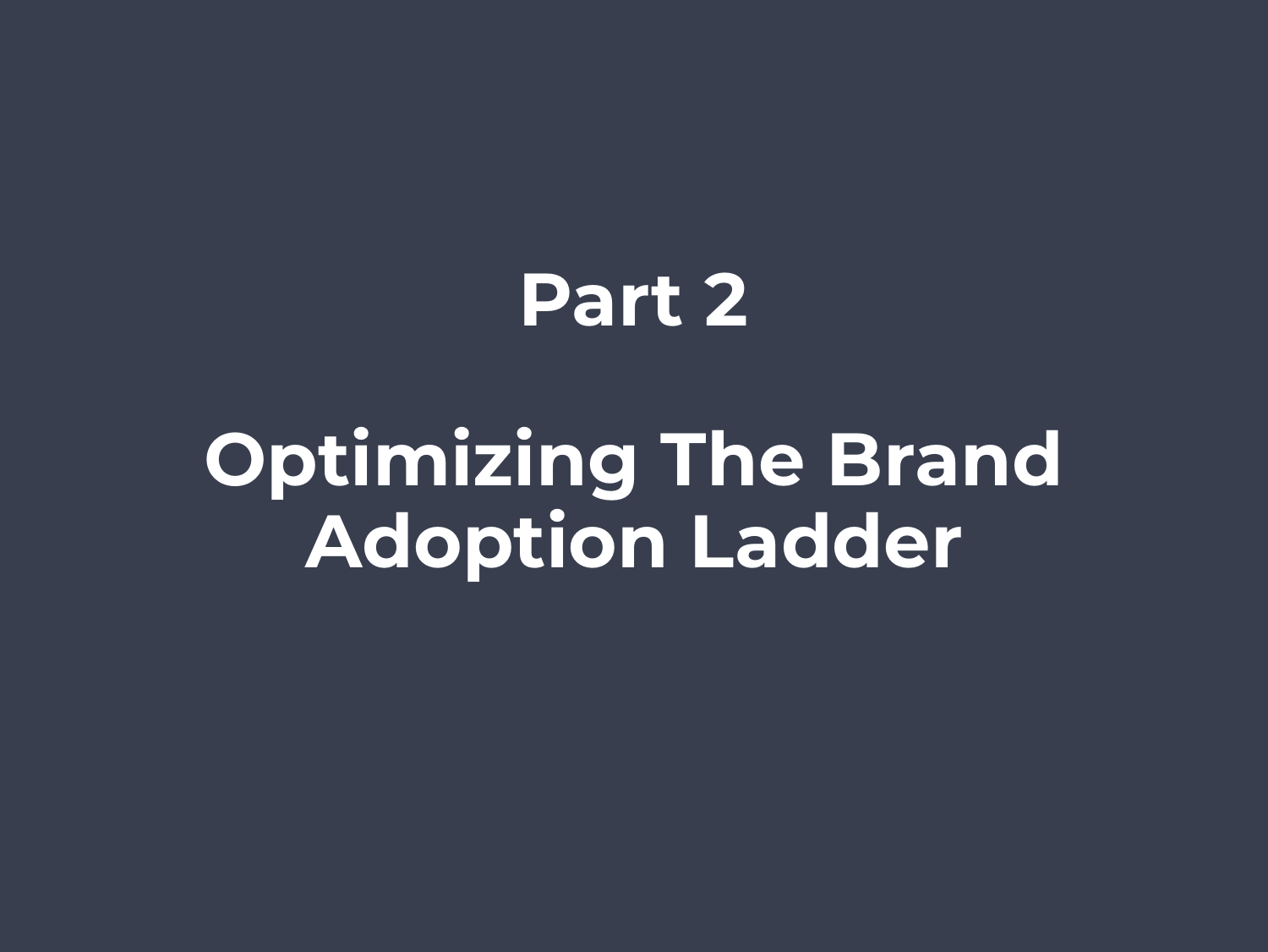A successful commercial strategy begins with knowing your customers. For pharmaceutical companies, having an in-depth understanding of the attitudes that individual healthcare providers (HCPs) have towards your products can empower you to tailor your commercial efforts to meet their unique needs.

The brand adoption ladder is an important industry-wide tool that serves this purpose.

Put simply, it is a systematic framework that determines how strongly potential customers have "bought into" your product by ranking them on a scale from being unaware of its presence on the market to acting as a strong advocate among their peers.

This can complement other HCP profiling approaches, such as creating a digital persona to ascertain their communication preferences and determining their prescription potential.

Locating where an HCP is on the brand adoption ladder serves a critical commercial purpose.

It can offer key insights into which exact messages to send out to optimally engage with an individual, thereby allowing you to efficiently allocate your resources.

For instance, an HCP may have a high prescription potential due to their large patient population.

However, their brand adoption ladder rating reveals that they are only a "trialist" of your product. Based on these results, there is immense untapped potential.

With the right tools, you can identify these HCPs and subsequently determine the reasons for the low level of adoption – thereby allowing you to specifically craft your campaigns to address their needs.

For example, the aforementioned HCP might be worried about the potential side effects in a patient population with high co-morbidities.

Thus, it would be advisable to share positive clinical study results relating to such patient groups.

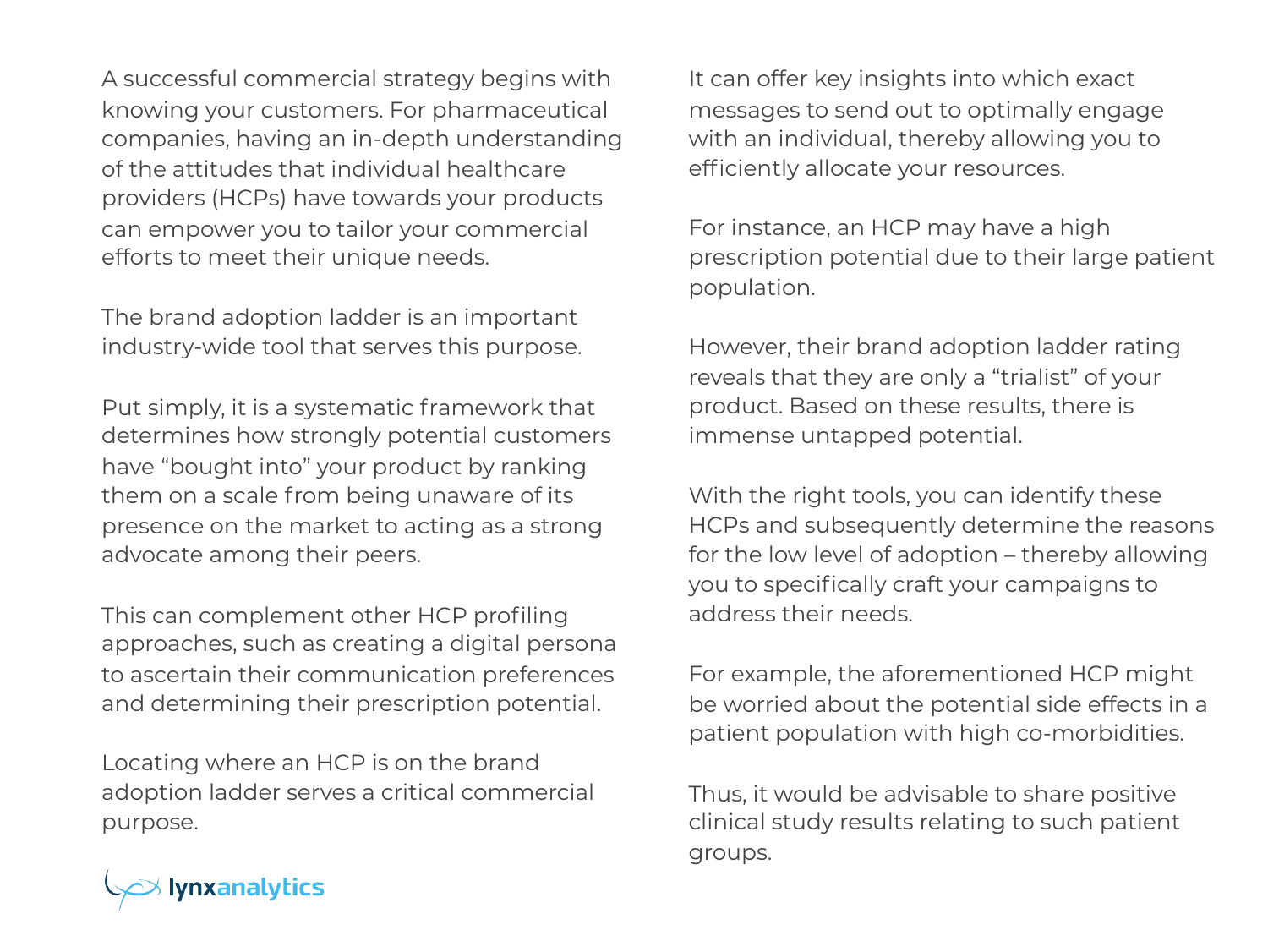For pharmaceutical companies to leverage the full potential of the brand adoption ladder and create more effective sales and marketing campaigns, it's important to rate as many HCPs as you can to gain a full overview of the entire landscape. The information also needs to be as up to date as possible to ensure accuracy.

However, many ratings are gleaned from analogue assessments by sales representatives, and must be updated manually.

This is an arduous, time-consuming process that often results in incomplete and outdated information.

To generate more comprehensive and accurate brand adoption ladder ratings, you can harness AI-based predictive technology that uses advanced data analytics.

This is exactly what a major pharmaceutical organisation recently did by partnering with Lynx Analytics.

As part of the pilot study, Lynx Analytics developed a machine-leaning-based recommendation engine that classifies HCPs based on factors including their interaction patterns with the pharmaceutical company, socio-demographic data, online behaviour and relevant sales data.

After analysing this information, the software suggests a brand adoption ladder ranking for a specific HCP, which the sales representative can choose to accept or decline.

Such digital, data-driven technology has the ability to substantially improve the quality of customer profiles.

It directs sales representatives to HCPs with brand adoption ladder figures that are likely outdated or missing altogether, and allows them to plug these gaps.

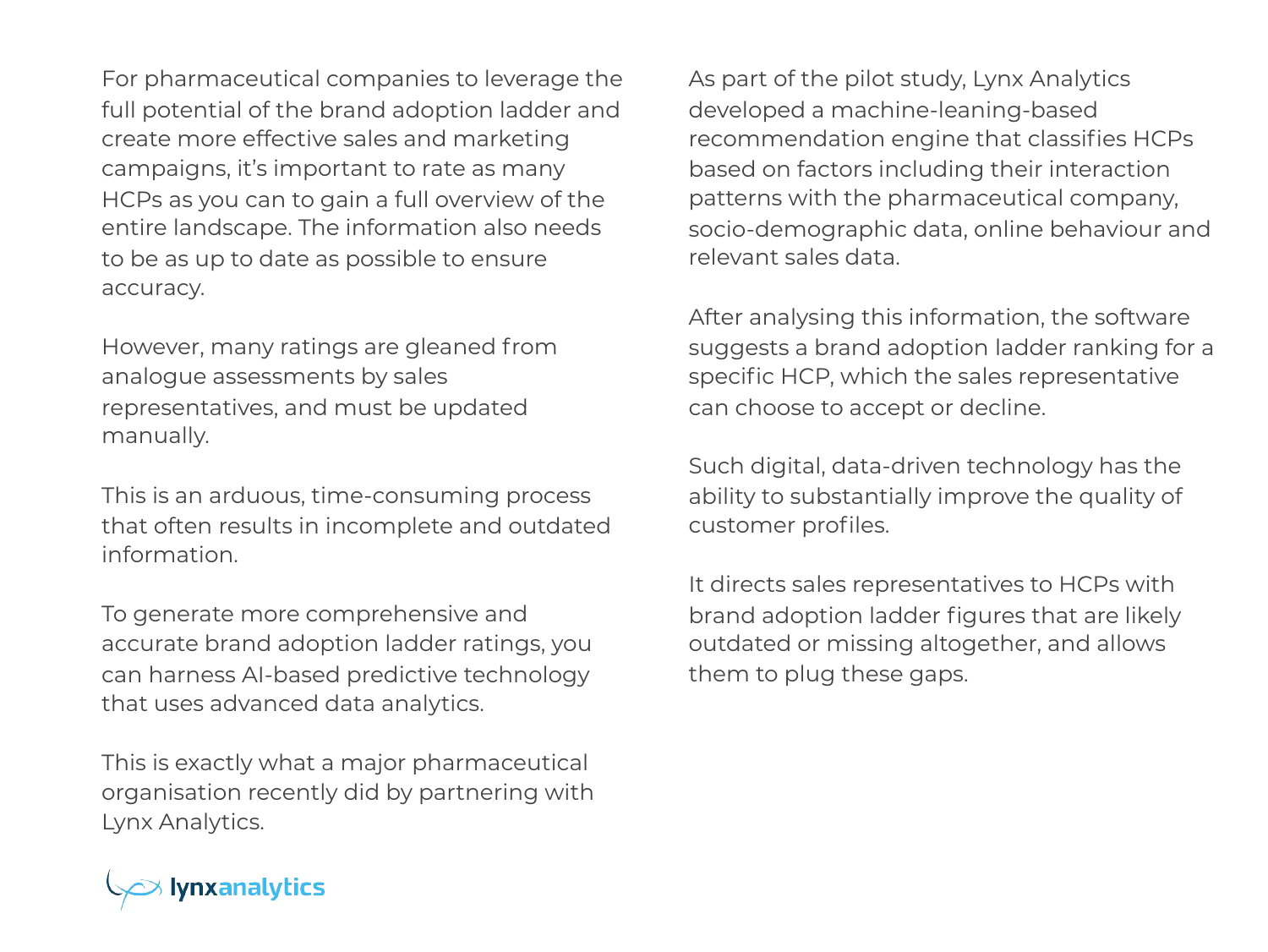During the pilot study, the share of sales representatives making an update to the brand adoption ladder rating of at least one of their target HCPs increased threefold.

Similarly, the share of overall brand adoption ladder figures that were updated during the pilot study was triple compared to that of a control group.

The recommendation engine also reduced the time that sales representatives spent on administrative tasks, such as manually updating data in CRM systems.

Consequently, 83% of the participating sales representatives indicated that they would recommend this tool, and the organisation is now in the process of rolling it out across all of its sales offices.

Indeed, by leveraging data analytics to optimise your brand adoption ladder ratings, you can gain more holistic and accurate insights into your potential customers – which can in turn drive better commercial results.



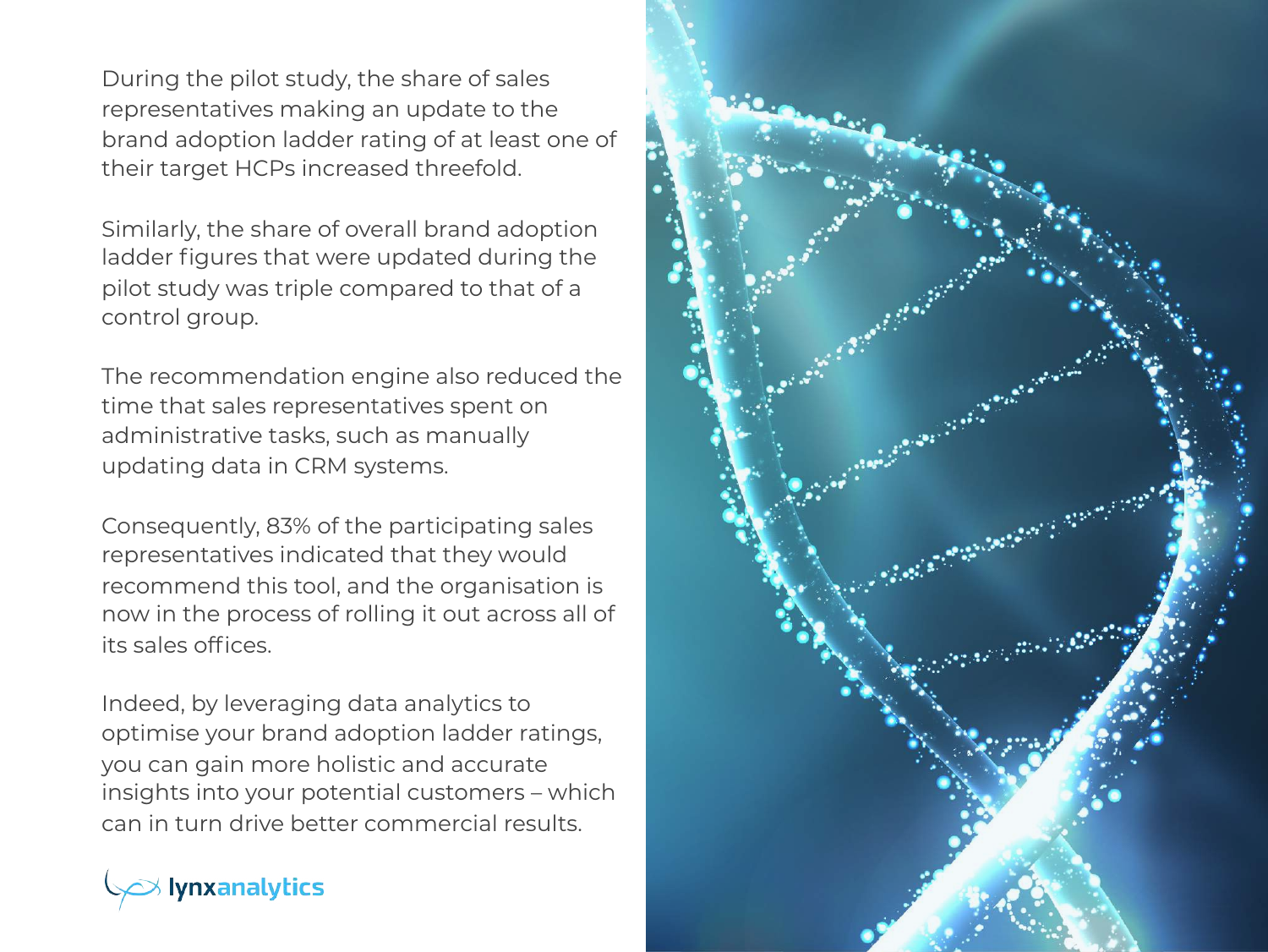# **Part 3 Dashboards For Business Operations**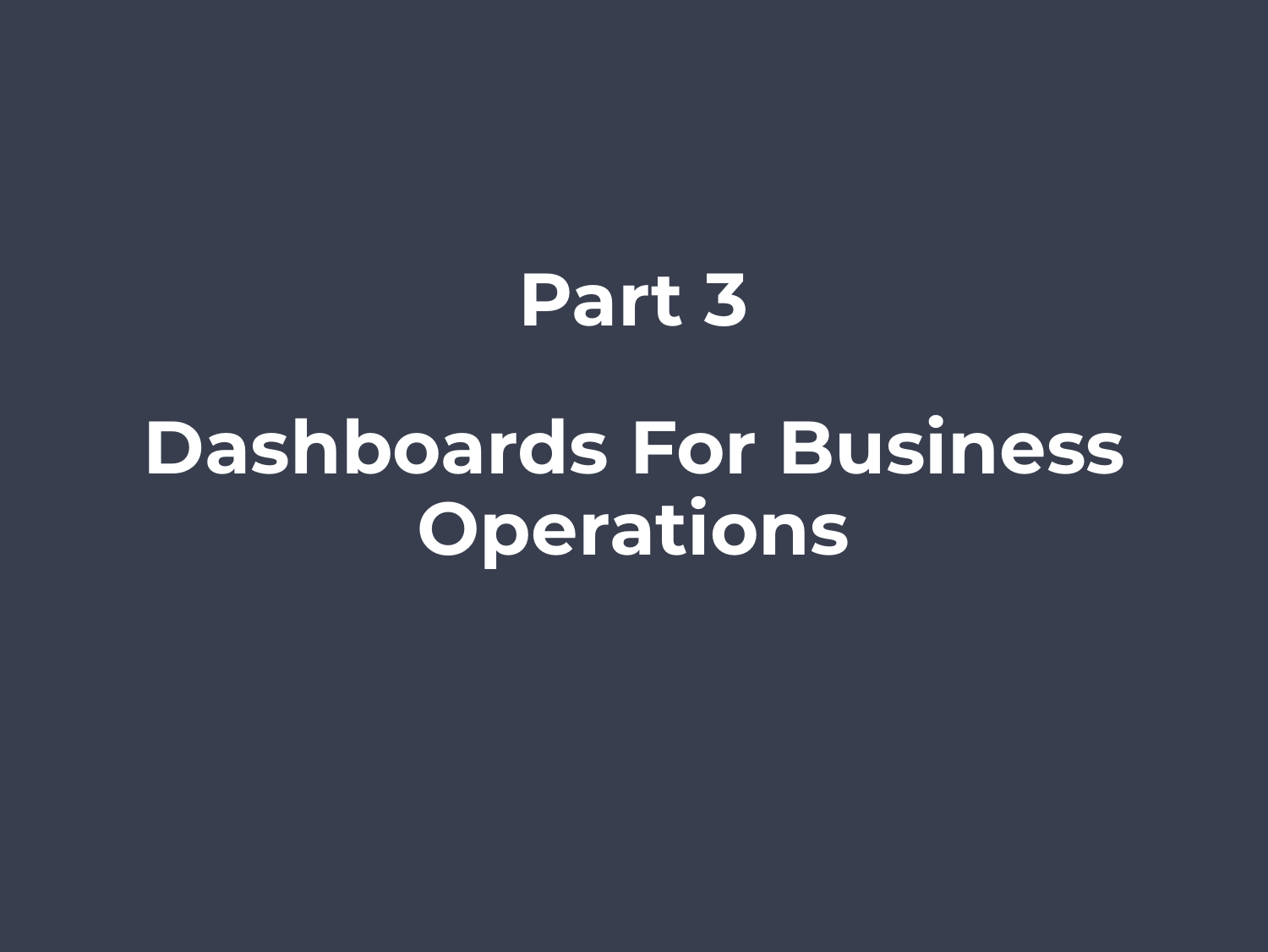Relevant, accurate and up-to-date data – which remains consistent and accessible between multiple sites – is crucial to optimising the commercial operations of pharmaceutical companies. For business managers in particular, this is a key success factor when it comes to business monitoring and making profit-optimising calls.

But while an increasing number of life sciences companies are recognising the importance of data and are investing in central data warehouses, much of this data is often inaccessible to business managers.

Why is this so? The primary reason is that accessing live data from data warehouses requires expert knowledge to interrogate databases and create reports that can be easily read by those across the organisation.

This is something that the average business manager usually doesn't possess. Furthermore, data volumes are often too big to be downloaded and manipulated in an Excel file.





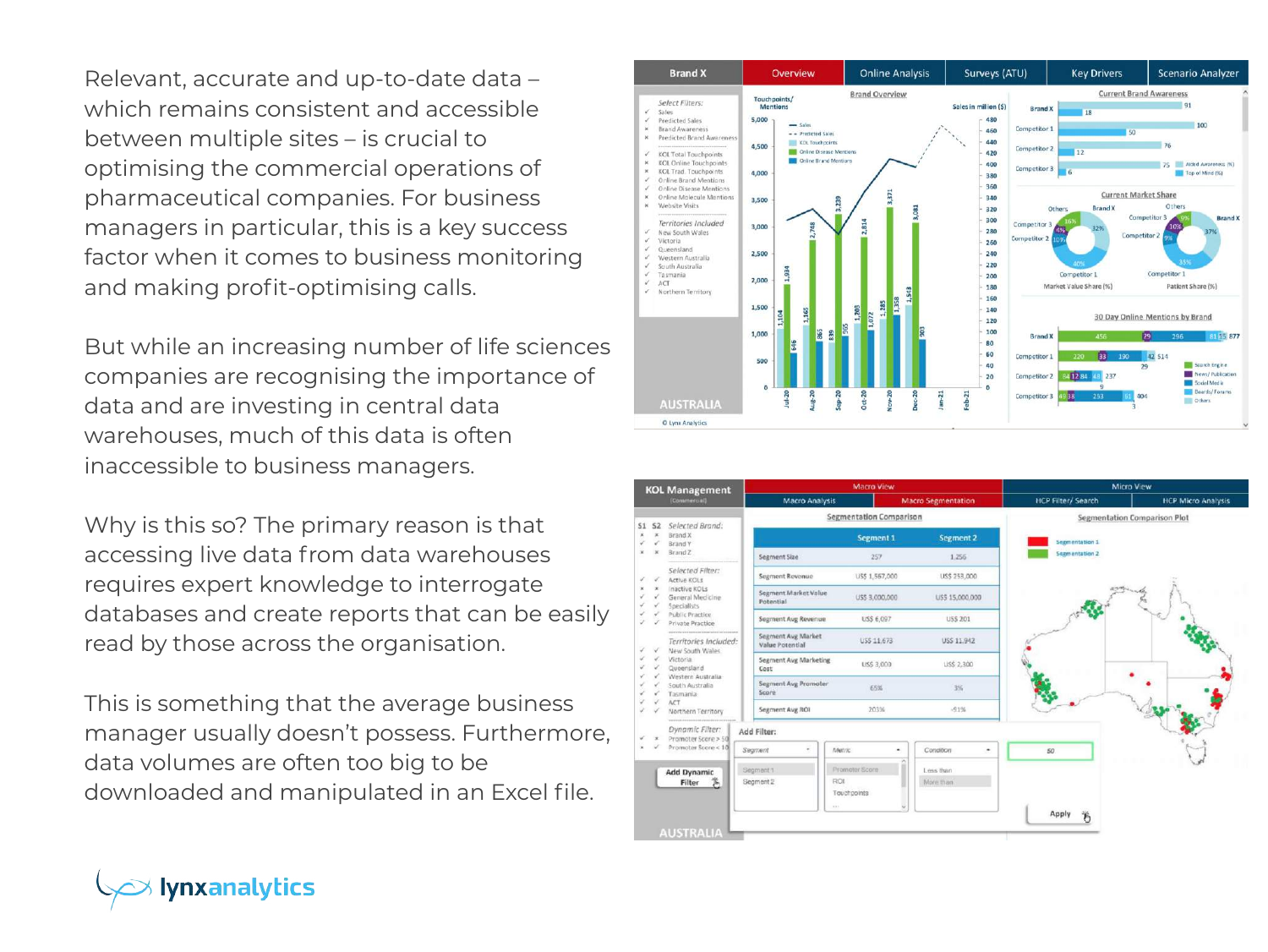As a result, many business managers still rely on a combination of PowerPoint presentations and Excel reports provided by controlling or other support functions. The creation of such reports is not only labour intensive, it's also time consuming – which slows down overall commercial decision-making activity.

Additionally, this means that the data reaches business managers with a certain time lag.

To add to that, data files and reports in spreadsheets such as Excel often lead to version conflicts, inconsistent figures and potential governance and security challenges, as files can be forwarded, stored and shared without systematic checks and balances.

Given these challenges, dashboards – if properly executed – can add substantial value to business managers and decision makers throughout a company.



These dashboards are usually based on technologies such as Tableau, Power BI or Spotfire, and offer a myriad of advantages to help drive effective, datadriven decision making, as illustrated in the table below:

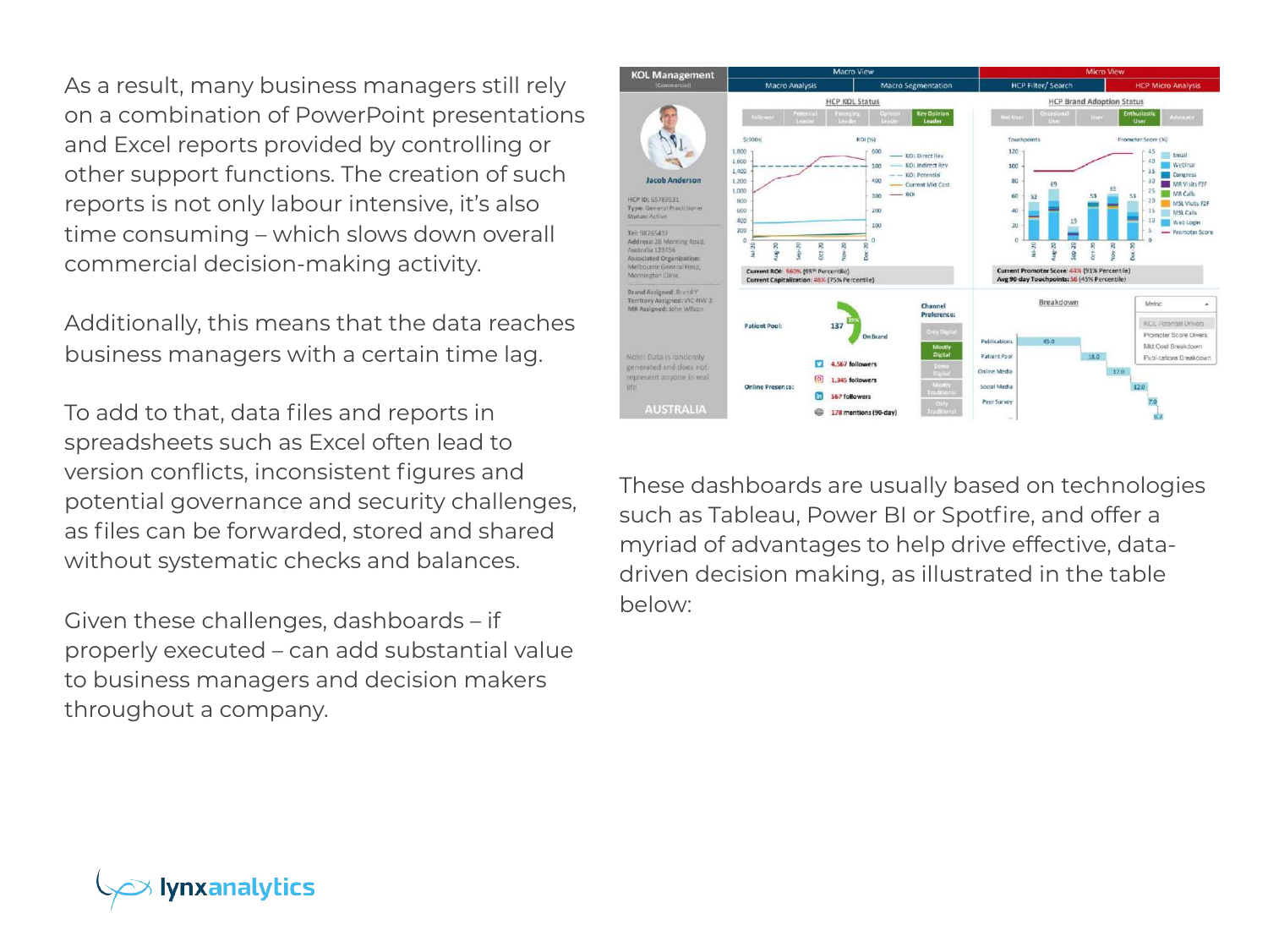### Advantages of dashboards over Excel spreadsheets

#### **Accessibility**

- Access and combine multiple data sources without SQL knowledge
- Handle even very large data sets
- · Support any device type



#### **Efficiency**

- Automated creation of standardized reports
- · Automatic data refresh
- Email alerts with KPI threshold settings

#### Consistency

- · Single source of truth for datasets and reports
- Pre-define properties (number formats, colours, etc.) for KPIs

#### Governance and **Security**

- · Flexibly control access with custom authorization
- Apply access at multiple levels



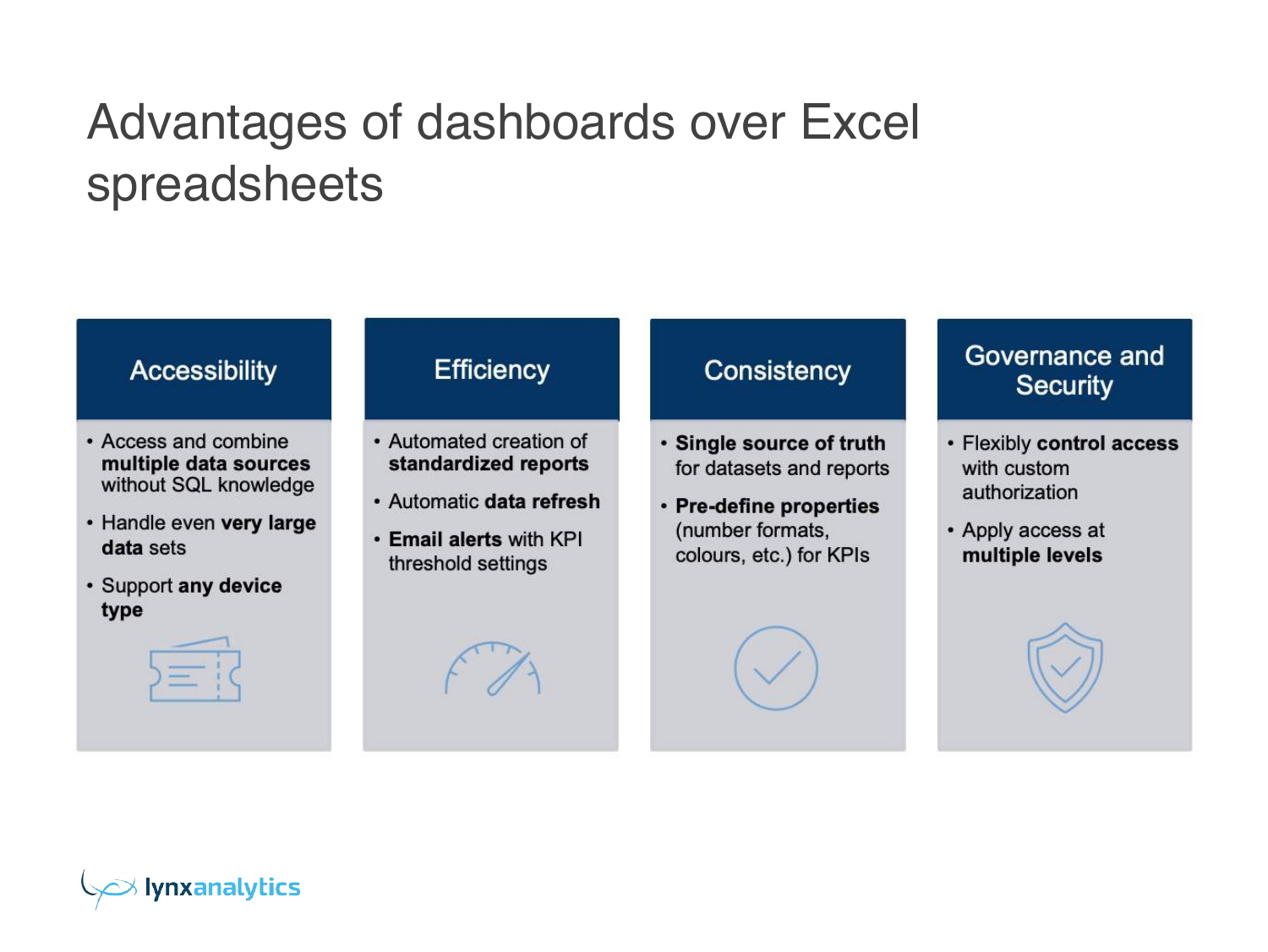To equip companies with these benefits, Lynx Analytics has partnered with numerous clients to help them build out effective data dashboards.

Take a recent project, where Lynx Analytics supported a global pharmaceutical organisation in establishing a cross-country Sales Force Effectiveness (SFE) dashboard for Asia and Australia.

The dashboard allowed business managers to evaluate sales force activities on a daily basis; evaluate target achievement across offline and online channels; and monitor sales. Besides empowering business managers to plan their activities more effectively through a dedicated healthcare provider (HCP) view, the dashboard also gave regional managers the ability to compare KPIs across disparate countries.

To successfully construct the data backbone and create the dashboard, Lynx Analytics set up several work streams across different phases of the project and worked closely with various local and regional stakeholders.

# Key activities included:

- **•** On-boarding all required data into the client's global data lake
- **•** Working with global stakeholders to ensure alignment on how KPIs are calculated
- **•** Creating the Tableau dashboards within the client's data environment
- **•** Conducting thorough data validation and rigorous user acceptance testing
- **•** Coordinating cross-functional and cross-country project teams consisting of the client's internal IT experts and data engineering staff

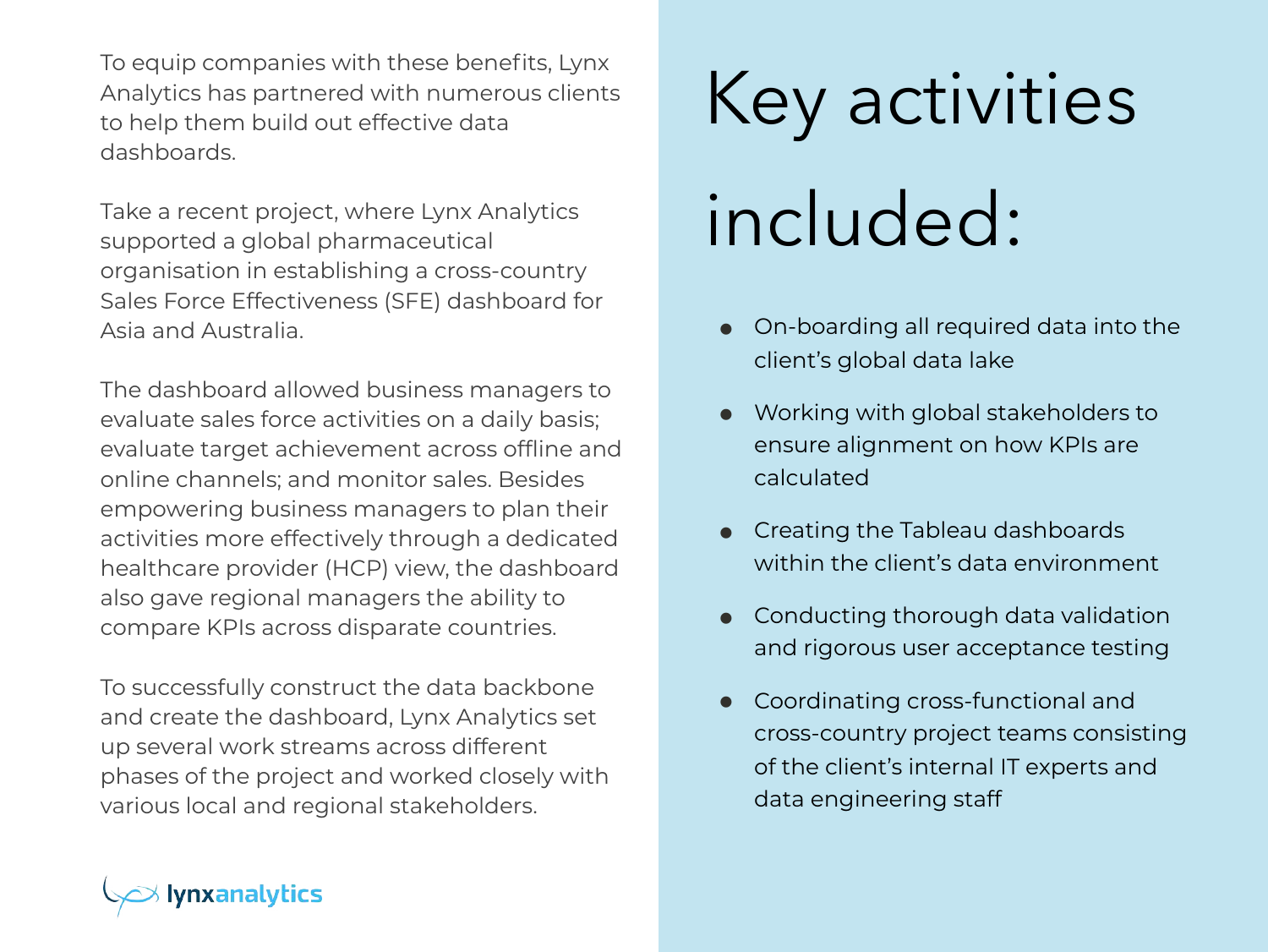Lynx Analytics was able to quickly establish the dashboard, which has been successfully implemented by the company's local business stakeholders across Asia and Australia to make data-driven commercial decisions.

Beyond this particular case, Lynx Analytics has worked with other clients to create dashboards that track and display the results of awareness, trial and usage studies over time; as well as those that summarise HCP-related information including recent publications, conference participations and online activities.

Indeed, be it gaining a more holistic understanding of HCP behaviour or better monitoring cross-country sales force activities, well-executed dashboards can equip business managers with the necessary tools to enact revenue-optimising decisions.



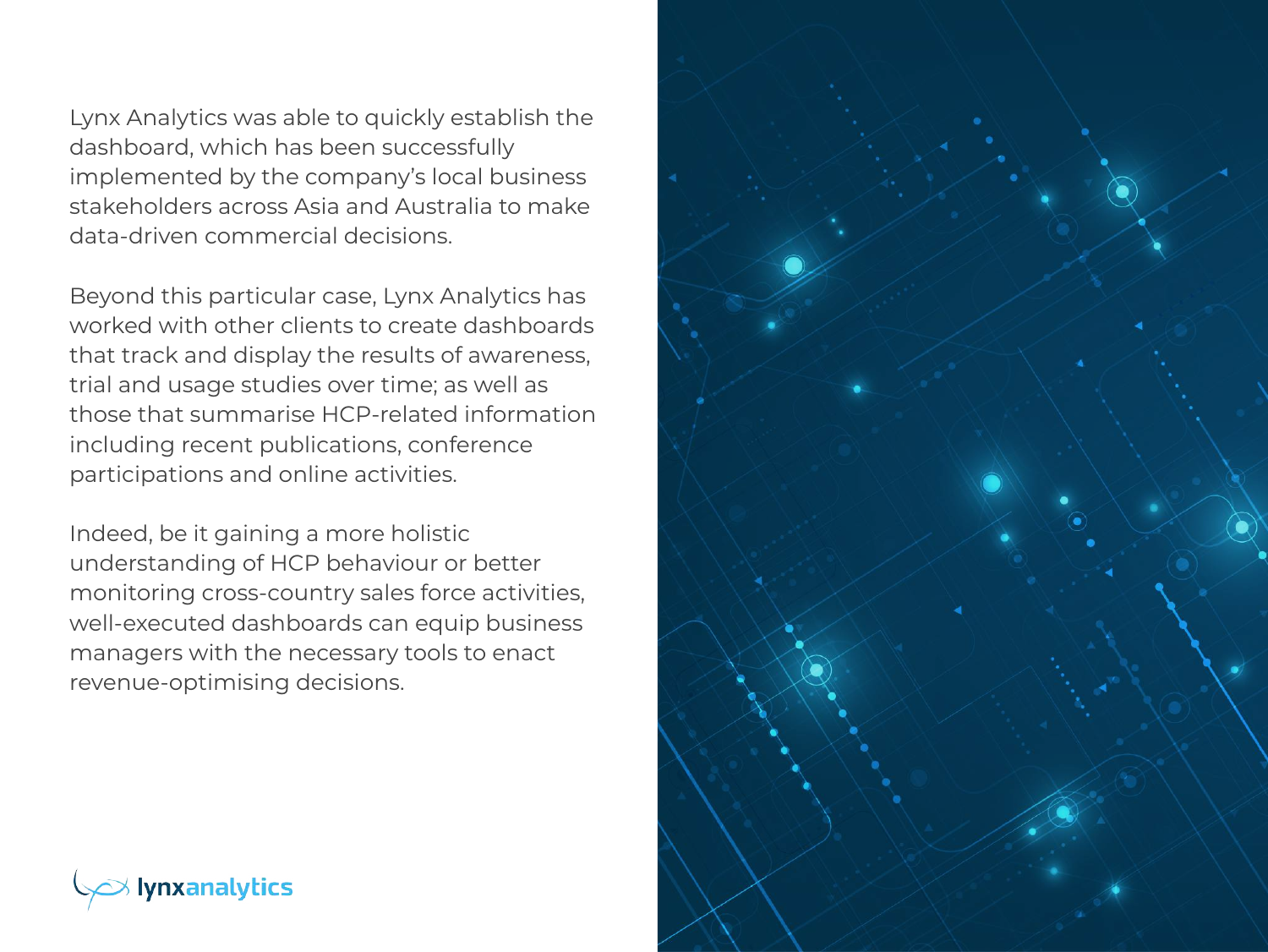## **Bonus Content**

## **Data Infrastructure Transformation**

How Lynx Analytics partnered with a leading global pharmaceutical company to overhaul its legacy data systems, thereby empowering it to improve its customer engagement and optimise its commercial agenda.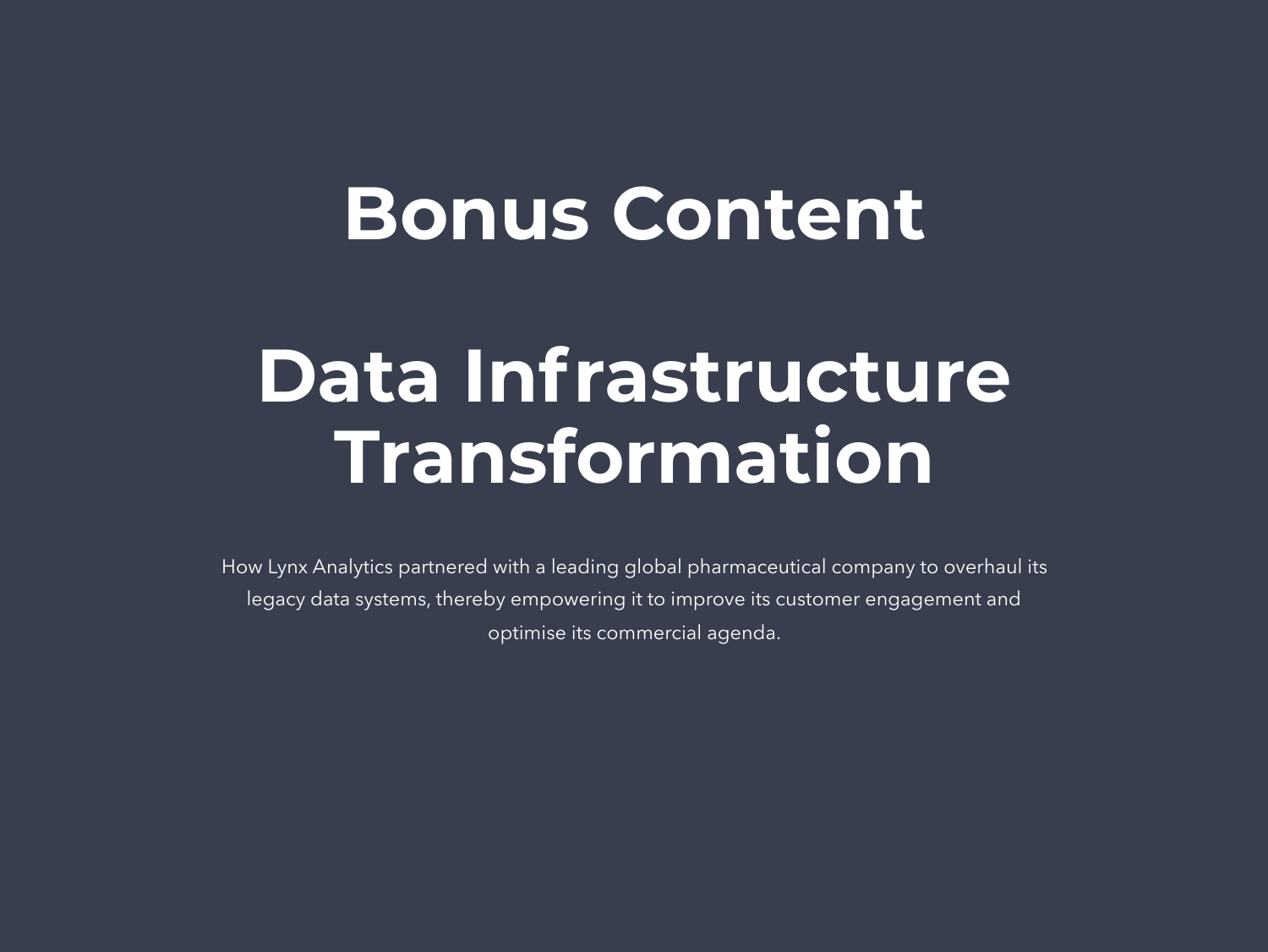### Why good data infrastructure is crucial for advanced data analytics and AI solutions

Many pharmaceutical companies maintain their data – which can include commercial figures, CRM statistics, customer records and survey results – across a range of disparate, siloed and complex systems that cannot be easily integrated.

Hence, in order to attain greater efficiency and results, they will first need to transform their legacy data infrastructure.

This was the case for a leading global pharmaceutical firm that sought to improve customer engagement in its Japanese market.

It wanted to empower its commercial and medical teams with applications to make their customer interactions more intelligent, proactive and efficient – but its existing data infrastructure was not set up for this.

To help the company achieve its aims, Lynx Analytics collaborated with them to overhaul their existing data infrastructure.

The new, tailored system – completed within four months of the project's inception – allowed them to seamlessly integrate previously disparate data sources.

This empowered the firm to streamline important business processes and commercial tasks: such as automating HCP profiling activities; monitoring end-to-end customer engagement and commercial KPIs; and designing and executing harmonised omnichannel campaigns.

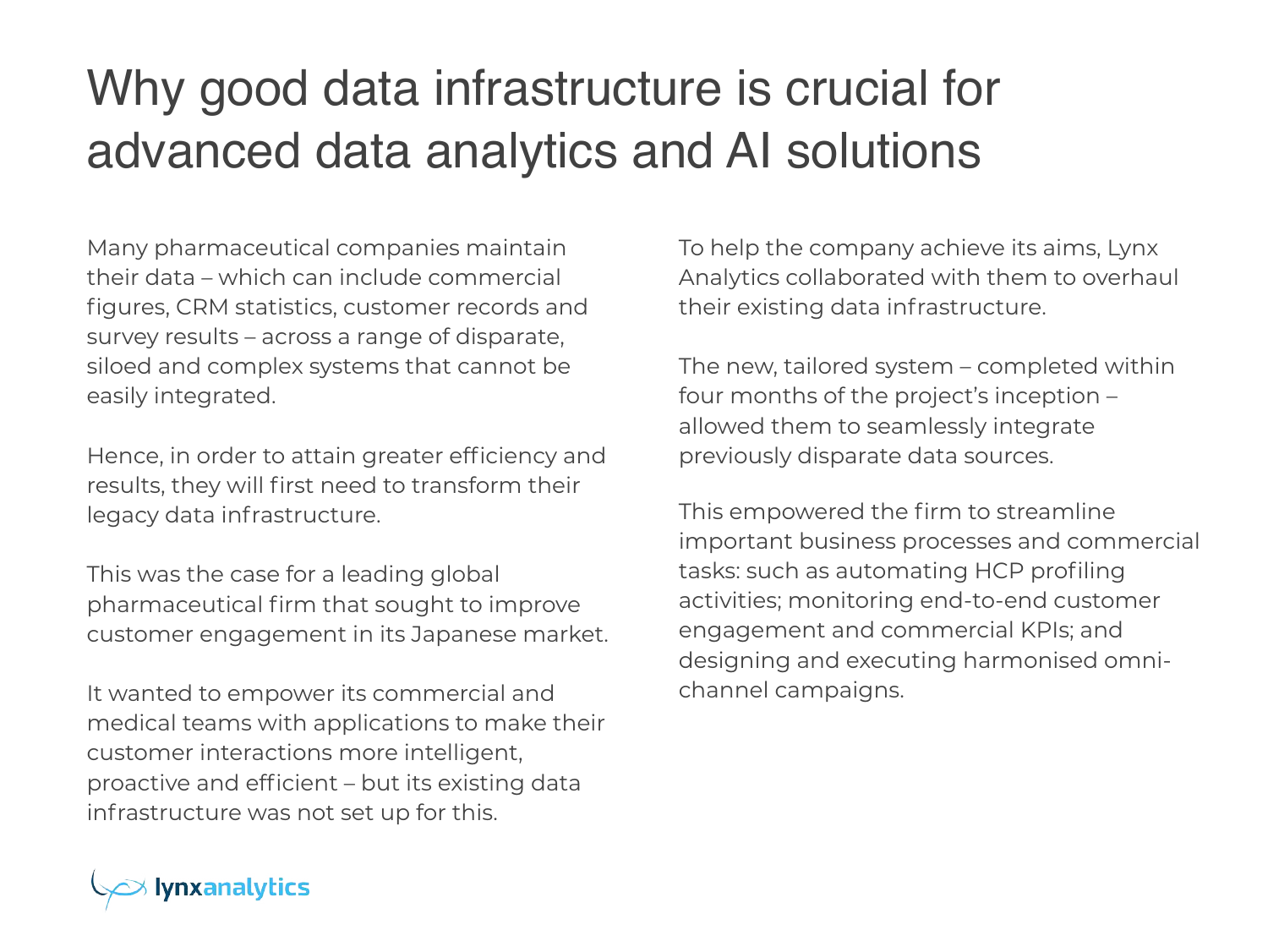## Transforming a global pharmaceutical company's legacy data infrastructure

As with many traditional systems, the global pharmaceutical company's data – gleaned from internal and external sources – was siloed and held in a range of often-incompatible formats.

It was therefore challenging to combine this information to guide sales, automate processes, generate insights or apply analytics to inform forecasts.

Devising the best strategy to transform the company's data infrastructure required a deep dive into its systems. This process revealed key synergies between data sources that could help to facilitate data sharing.

Throughout the entire process, Lynx Analytics also took care to adhere and cater to various business sensitivities – such as

the need to separate medical and commercial data for compliance purposes.

Based on these findings, Lynx Analytics evaluated the commercial opportunities that could arise from using an integrated, master database.

After identifying 10 strategic use cases and presenting them to company stakeholders, the partners decided to develop an application for the merging of multi-channel information and reporting automation – a high-value opportunity that would deliver commercial benefits quickly.

Lynx Analytics then performed the necessary engineering to build the data infrastructure and application, as well as onboard the data.

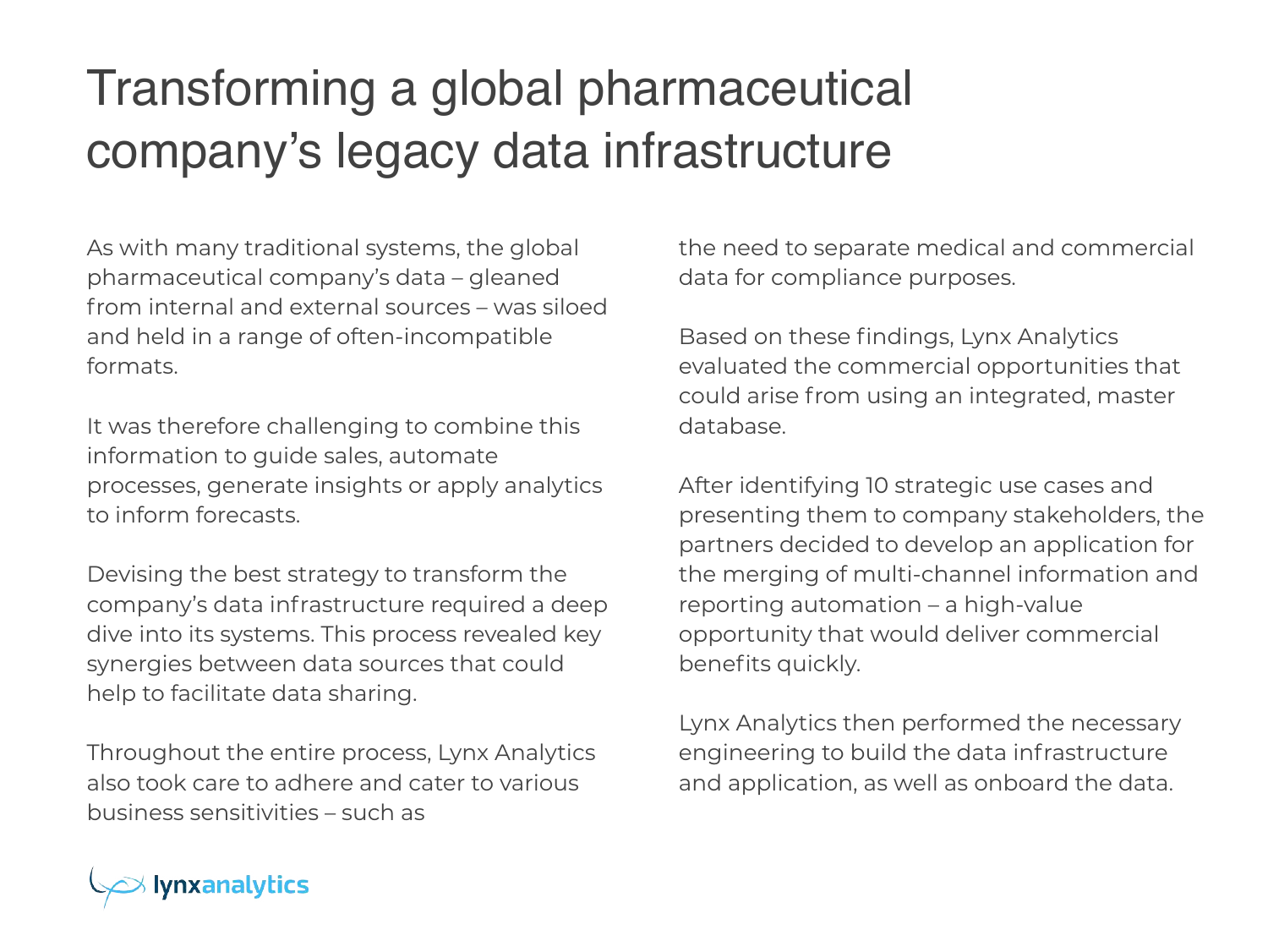## Wide-ranging benefits of the new data infrastructure

With the new system, the company was able to achieve its objectives of merging multichannel information and reporting automation.

By integrating a vast amount of data from previously disparate sources, the system gave the company the ability to generate new and deeper insights, respond to changes quickly and improve its commercial performance.

Take monthly multi-channel reports, which are crucial to obtaining a better understanding of customer engagement across platforms.

Previously, production of each report required three weeks of cross-team coordination and manually merging over 30 files from different sources.

But with the new data infrastructure and application, the relevant data could be integrated into a single environment.



This facilitated the automated production of an aggregated report, reducing the three-week process to just 10 minutes.

In addition to dramatically improving productivity, the system set the foundation for deploying other applications for the company to obtain key insights that simply weren't possible before. These include more accurate and granular information about customer preferences, as well as metrics revealing the impact of specific marketing efforts.

Indeed, transforming their data infrastructure is that all-important first step for organisations to unlock the possibilities of advanced data analytics and AI solutions.

Once the data has been integrated into a holistic, seamless and easy-to-use system, businesses can then proceed to draw on cutting-edge digital applications to achieve data-driven insights – which can help to power better customer engagement and drive commercial success.